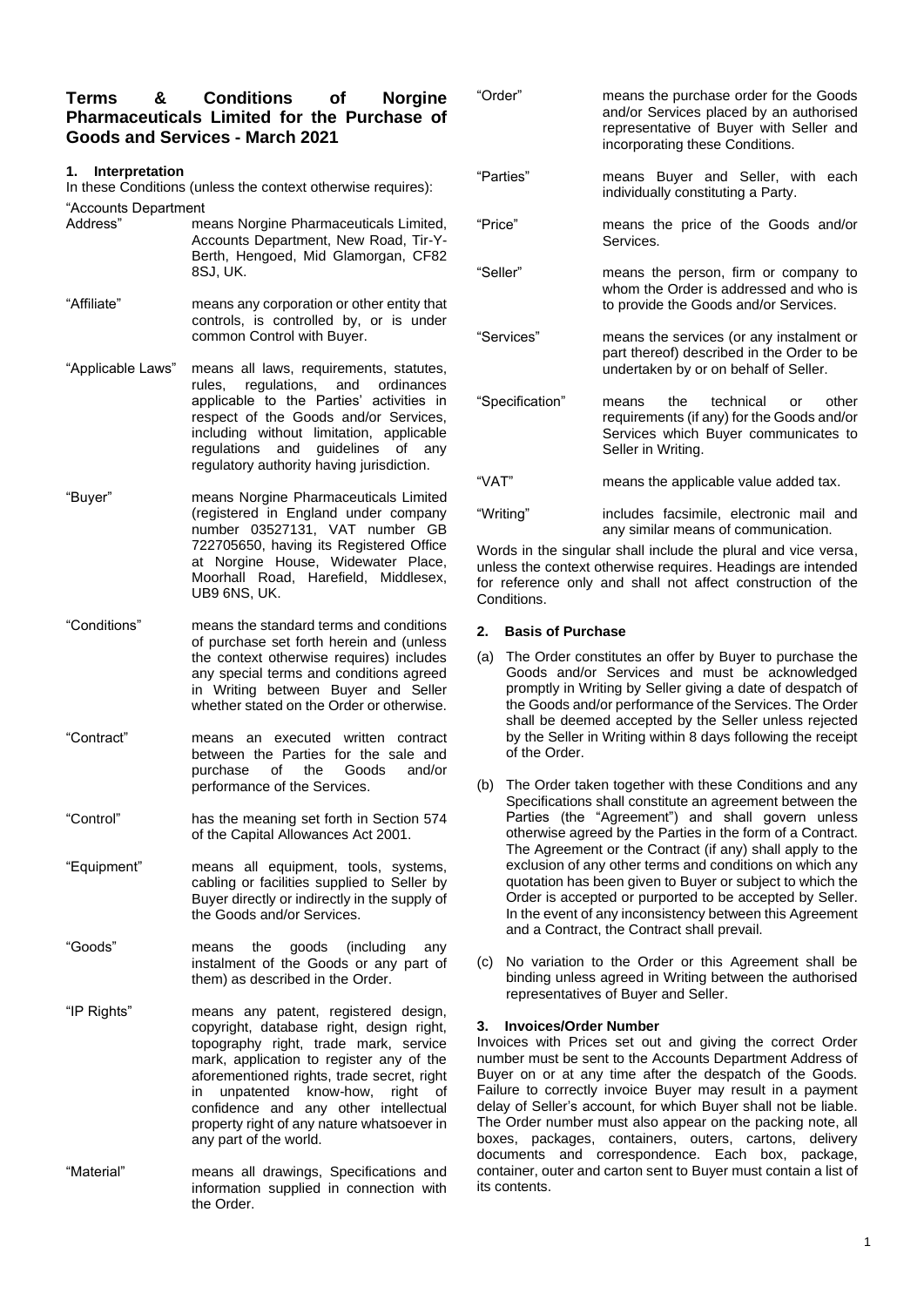### **4. Quality and Compliance/Health and Safety**

Without prejudice to any other rights Buyer may have, Seller warrants to Buyer that:

- (a) the Goods will:
	- (i) meet in all respects the requirements conform as to quantity, quality and description with the particulars specified in the Specifications, Order or Contract as agreed by the Parties in Writing and comply with all Applicable Laws;
	- (ii) be fit and sufficient for the purpose for which such Goods are ordinarily used and shall be accompanied by adequate information to ensure that when put to use the Goods will be safe and without risk to health;
	- (iii) not infringe any copyright, design or other IP Rights of a third party;
	- (iv) be free from defects and of sound materials and workmanship;
	- (v) be tested, designed and constructed so as to be safe and without risk to the health and safety of persons using the same;
	- (vi) if the purpose for which the Goods are required is indicated in the Order or in Writing by the Parties, either expressly or by implication, be fit for that purpose; and
- (b) the Services will:
	- (i) be performed by appropriately qualified and trained personnel with all due care and diligence and to the highest standard of quality prevailing in the Seller's industry at the time of performance and in accordance with Applicable Laws; and
	- (ii) conform to the Specification and all requirements agreed between the Parties.

The provisions of this Condition 4 shall survive any performance, acceptance or payment pursuant to this Agreement and shall extend to any substituted or remedial Goods or Services provided by Seller.

## **5. Progress and Inspection Testing**

- (a) Buyer may at reasonable times inspect the progress of the Services being performed and/or test the Goods during manufacture, processing and storage, and Seller shall at its own cost provide or shall procure the provision of all facilities as may reasonably be required by Buyer for this purpose. Any testing of the Goods shall not imply acceptance of the Goods by Buyer.
- (b) If as a result of any inspection or test under Condition 5(a) Buyer or its representative is of the reasonable opinion that the Goods and/or Services do not comply with this Agreement or are unlikely on completion of manufacture or processing or performance so to comply, Buyer may inform Seller accordingly and Seller shall promptly take such reasonable steps as may be necessary to ensure such compliance.

## **6. Delivery**

- (a) The Goods shall be delivered and the Services performed by Seller at the address and at the time or within the period and in the manner specified in the Order or in Writing by the Parties and time of delivery of the Goods and/or performance of the Services shall be of the essence of this Agreement.
- (b) Delivery shall take place during Buyer's usual business hours and Seller shall supply Buyer, in reasonable time, with any instructions or other information required to enable Buyer to accept delivery of the Goods and/or allow Seller to perform the Services.
- (c) If the Goods are not delivered or the Services not performed at the time or within the period specified in the Order or in Writing by the Parties, Seller shall be in default by law and Buyer shall be entitled to dissolve or terminate this Agreement without any further notice of default being required, without liability to Seller and without prejudice to any claim for damages or other remedy, including any late delivery penalty specified in the Order or in Writing by the Parties.
- (d) The Goods shall be transported and off-loaded at the sole risk and expense of Seller and shall remain at Seller's risk until accepted by Buyer in accordance with the Order and this Agreement.
- (e) If the Goods are incorrectly delivered Seller will be responsible for any additional expense incurred in delivering them to their correct destination and acceptance of the Goods will not take place until they are delivered to their correct destination as specified in the Order or the Contract (if any).
- (f) The Goods shall be properly packed, marked, secured and delivered in such a manner so that they arrive at their destination in good condition under normal conditions of transport having regard to the nature of the Goods and the other circumstances of the case and in compliance with Applicable Laws.
- (g) Unless otherwise agreed between the Parties in Writing the Goods are not to be delivered or the Services performed in instalments but where the Parties have agreed that delivery of the Goods and/or performance of the Services shall be in instalments, the Agreement shall be treated as a single agreement, and not a severable agreement.
- (h) Unless otherwise agreed between the Parties in Writing before delivery, Buyer shall have no obligation to pay for or return to Seller any packaging or packaging materials for the Goods, whether or not any Goods are accepted by Buyer and whether or not re-usable.
- (i) All Goods shall be transported by the method specified in the Order or in Writing by the Parties or, if no method is specified, by the most expeditious method consistent with ensuring the Goods reach their destination in an undamaged condition.

## **7. Hazardous Goods**

Seller will promptly inform Buyer in Writing in English of any dangers and special instructions relating to the handling, storage, safe use, transportation or disposal of hazardous goods (including any new information concerning these matters which from time to time becomes available).

## **8. Goods with Limited Shelf Life**

For Goods or components of Goods whose shelf life is limited, Seller shall provide Buyer with the following:

- (a) Storage instructions required for the preservation of the Goods;
- (b) Time span of use, from the date of manufacture;
- (c) Date of expiration which shall appear clearly and indelibly on the packaging of the Goods.

The Seller shall only deliver Goods whose residual shelf time is at least equal to 80% of the total shelf life of the Goods.

## **9. Performance of the Services**

(a) The Services will be performed in accordance with the Order and this Agreement, including without limitation any acceptance criteria or tests, provision of certificates, programme of installation or performance standard that may be agreed between the Parties in Writing.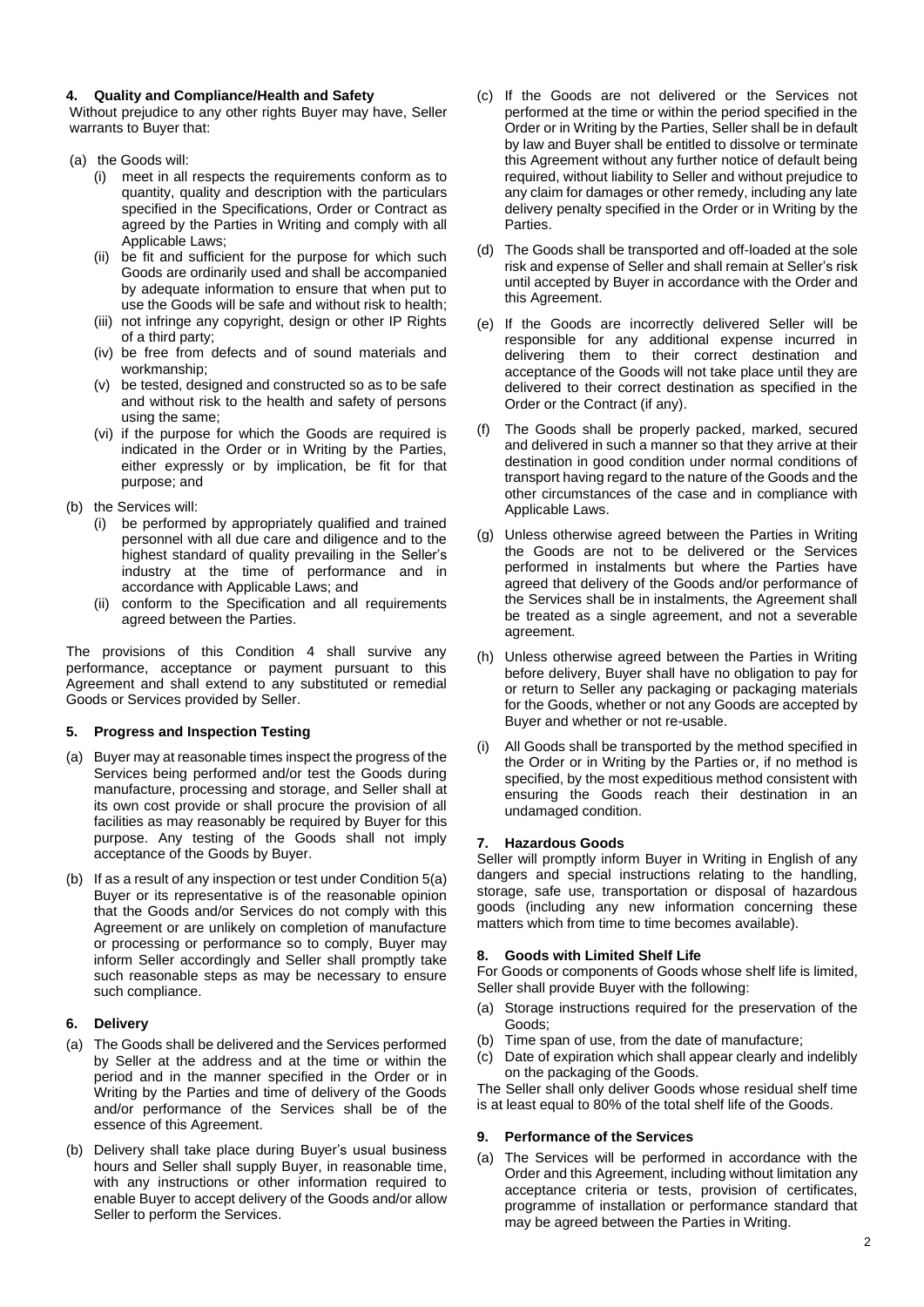- (b) Where Seller is to provide the Services at Buyer's site, Buyer will ensure that Seller has reasonable access to the site as may be necessary for Seller to perform the Services in accordance with the Order and the Agreement.
- (c) While performing Services at Buyer's site, Seller must:
	- (i) take reasonable care to ensure that the performance of the Services does not interfere with the business of Buyer, its employees or any other consultant or contractor employed on the site;
	- comply with all Applicable Laws;
	- (iii) comply with any policies and procedures required by Buyer and issued to Seller prior to the performance of the Services;
	- (iv) ensure that the Services are performed during Buyer's usual business hours, unless otherwise agreed in Writing by Buyer; and
	- (v) leave the site in a clean and tidy condition at the end of each day and on completion of the Services.

## **10. Storage/Destruction**

If for any reason Buyer is unable to accept delivery of the Goods at the time when the Goods are due and ready for delivery Seller shall, if its storage facilities permit, store and safeguard the Goods and take all reasonable steps to prevent their deterioration until they are actually delivered and Buyer shall be liable to Seller for the reasonable costs (including insurance) relating thereto. Seller may not dispose or otherwise destroy the stored Goods without giving reasonable advance notice in Writing to Buyer.

### **11. Confidentiality/ Buyer's Material and Equipment**

- (a) The Order and this Agreement is confidential between Buyer and Seller, and Seller agrees that no confidential information connected therewith shall be published or disclosed to any third party without Buyer's consent in Writing. This Condition 11 shall survive termination of this Agreement, however arising.
- (b) Seller shall keep in strict confidence all Material and all technical or commercial know-how, Specifications, inventions, or processes of a confidential nature which have been disclosed to Seller by Buyer, its Affiliates and its and their employees, agents or sub-contractors and any other confidential information concerning Buyer's business. Seller shall restrict disclosure of such confidential material to its employees, agents or subcontractors who need to know the same for the purpose of discharging Seller's obligations to Buyer, and shall ensure that all such employees, agents or sub-contractors are subject to obligations of confidentiality corresponding to those of Seller.
- (c) All Material, Equipment and other data supplied by Buyer to Seller or purchased by Seller on behalf of Buyer shall, at all times be and remain as between Buyer and Seller, the exclusive property of Buyer, and be marked as such by Seller, but shall be properly insured, kept securely and maintained by Seller in good condition until delivered to Buyer, and shall not be disposed of or used other than in accordance with Buyer's instructions or authorisation in Writing. Seller shall indemnify Buyer against all loss thereof or damage thereto while in Seller's possession or control. In the case of Equipment purchased by Seller on behalf of Buyer, Seller shall assign or transfer to Buyer any warranties received from the relevant manufacturer or supplier.
- (d) Where the Goods and/or Services are designed, created or otherwise developed by or for Seller pursuant to the Order and this Agreement, then all IP Rights in the Goods

and/or Services throughout the world shall belong to Buyer absolutely. Seller hereby assigns with full title guarantee and free from all third party rights, all such IP Rights to Buyer with the intent that upon the making or creation of the Goods and/or Services the IP rights shall automatically vest in Buyer. Seller shall promptly at Buyer's request, do or procure to be done all such further acts and things and the execution of all such documents as Buyer may from time to time require for the purposes of securing for Buyer the full benefit of this Agreement, including all rights, title and interest in and to the IP Rights and all other rights assigned to Buyer.

(e) Seller irrevocably undertakes that neither it nor any other person will assert against Buyer or any third party any moral rights in or relating to the IP Rights and warrants that all such moral rights are irrevocably waived and extinguished.

### **12. Risk and Property**

The Goods shall remain at the risk of Seller until delivery to Buyer is complete (including off-loading and stacking), when risk and ownership of the Goods shall pass to Buyer.

### **13. Rejection/Remedies**

- (a) Without prejudice to any of its rights, Buyer may by notice in Writing to Seller reject any or all of the Goods and/or Services if Seller fails to comply with any of its obligations under this Agreement.
- (b) Buyer shall not be deemed to have accepted any Goods and/or Services or any part hereof until Buyer has had a reasonable time to inspect them following delivery and/or performance, or if later, within a reasonable time after any latent defect in the Goods and/or Services has become apparent.
- (c) Buyer shall when giving notice of rejection specify the reason for such rejection, and Seller shall within 8 days following receipt of notice of rejection remove any rejected Goods at Seller's risk and expense.
- (d) In the case of rejected Goods or Services Seller shall, at Buyer's option, without prejudice to any claim of Buyer against Seller for damages sustained in connection with the Seller's breach of this Agreement and Buyer's right to suspend any payment obligation it may have under this Agreement:
	- i) replace rejected Goods with Goods conforming in all respects with the terms of this Agreement; and/or
	- ii) re-perform the defective Services;
	- iii) treat the Agreement as discharged by Seller's breach and require the repayment of any part of the Price of the Goods and/or Services paid; and
	- iv) reimburse Buyer for all freight and handling costs reasonably incurred by Buyer and/or for which it may be liable in respect of such Goods and/or Services.
- (e) If the Goods are not promptly removed by Seller, Buyer may return the Goods at Seller's expense and risk.

#### **14. Warranty**

Without prejudice to any other remedies of Buyer, Seller shall as soon as reasonably practicable, upon the written request of Buyer and at the cost of Seller:

(a) replace or (at Buyer's option) repair all Goods which are or become defective where such defect occurs under proper usage and is due to faulty design, or inadequate or faulty materials or workmanship, Seller's erroneous instructions as to use, erroneous data or any breach by Seller of any provision of this Agreement. Repairs and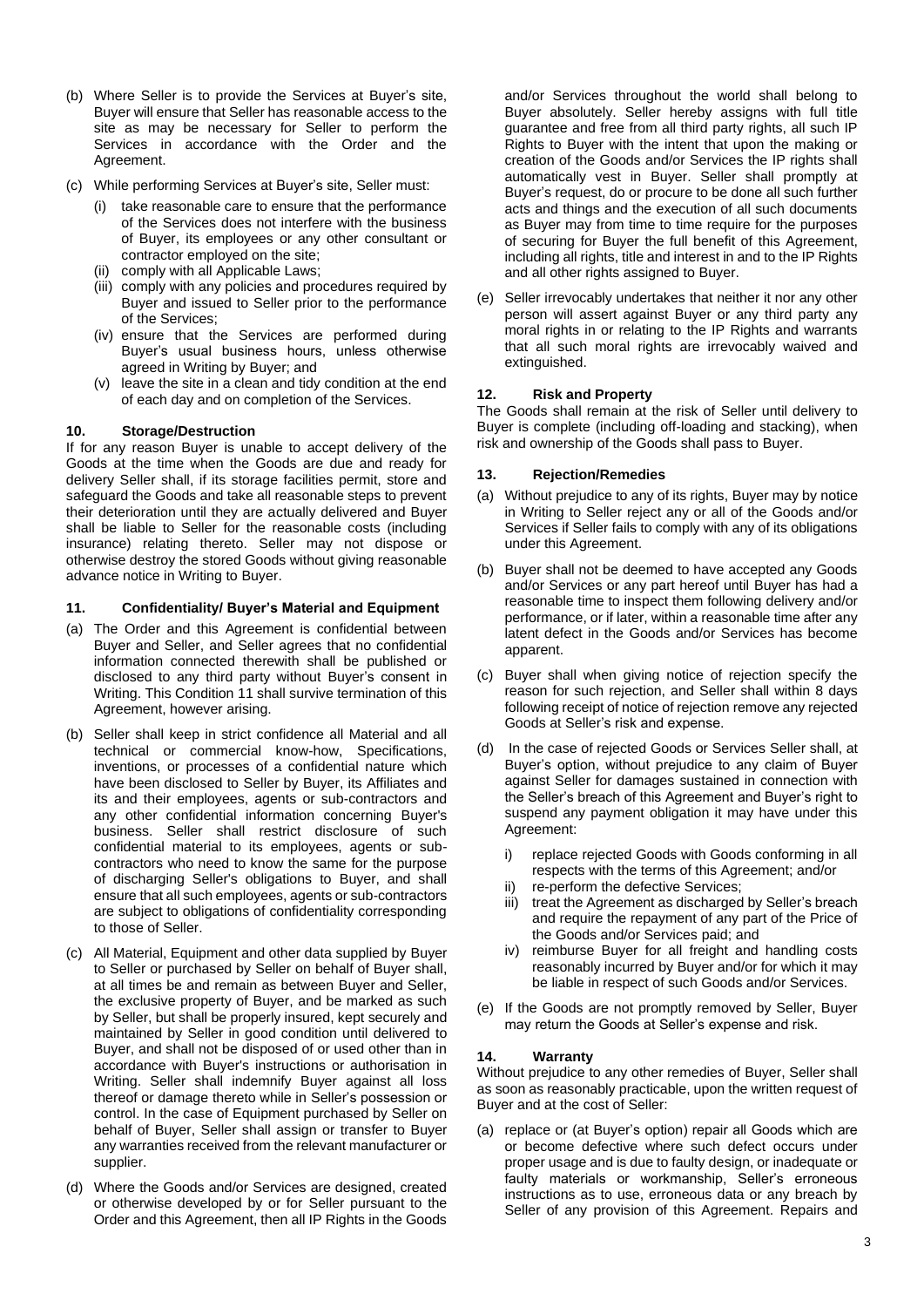replacements shall themselves be subject to the foregoing obligations after repair or replacement;

(b) re-perform any Services found to have been performed defectively.

### **15. Price and Payment of Goods and Services**

- (a) The Price of the Goods and/or the Services shall be as stated in the Order or the Contract (if any) and, unless otherwise agreed between the Parties in Writing, shall be exclusive of any VAT.
- (b) Seller shall pay all charges for packaging, packing, shipping, carriage, insurance and delivery of the Goods to Buyer and any import taxes or duties or other duties, taxes, imports or levies (other than VAT) in respect of the Goods and/or Services.
- (c) No increase in the Price may be made (whether on account of increased material, labour or transport costs, fluctuation in rates of exchange or otherwise) without the prior consent of Buyer in Writing.
- (d) If no Price is stated in the Order or in the Contract, the Price shall be i) the price last quoted to Buyer in Writing, or ii) the price last paid by Buyer to the Seller for the Goods and/or Services, or iii) the prevailing market price, whichever is the lowest.
- (e) Once the Goods and/or Services have been delivered in accordance with Condition 6, Seller shall send a correct invoice for the Goods and/or Services in accordance with Condition 3, and Buyer shall unless otherwise agreed in Writing pay such invoice 60 days from the date of invoice.
- With respect to Services, Seller shall submit with the invoice, without limitation, a reasonable description of the Services performed and a list of any direct expenses incurred in the provision of the Services, together with supporting documentation. Reasonable direct expenses in relation to the Services will be reimbursed, subject to Buyer's prior approval in Writing.
- (g) Buyer, upon reasonable notice to Seller, shall have the right, either itself or through a third party, to conduct an audit of Seller's accounts with respect to invoices rendered. Buyer shall use reasonable endeavours to ensure that any such audit is conducted in a manner designed to minimise inconvenience to Seller.
- (h) Buyer shall be entitled to any discount for prompt payment, bulk purchase or volume of purchase customarily granted by Seller, whether or not shown on its own terms and conditions of sale.
- (i) Without prejudice to any other right or remedy it may have, Buyer reserves the right to set off any amount owing at any time to it by Seller against any amount payable by Buyer to Seller under this Agreement or the Contract, if any.
- (j) Payment of the Price of the Goods and/or the Services does not imply a waiver of any other right Buyer may have against Seller under this Agreement or any Contract.

### **16. Seller's Obligations**

Seller shall immediately inform Buyer in Writing if at any time Seller becomes aware (whether prior to or after delivery) of the Goods and/or performance of the Services of: (a) any defect or failure of the Goods and/or Services or any other similar goods and/or similar services; or (b) any unsuitability for any purpose identified in Writing for which the Goods and/or Services or any other similar goods and/or services were supplied and/or performed by Seller.

#### **17. Assignment and Sub-Contracting**

Seller shall not assign, transfer, charge or sub-contract the manufacture and production of the Goods and/or the performance of the Services to another party, in whole or in part, without the prior consent of Buyer in Writing. No subcontracting by Seller shall in any way relieve Seller of any of its responsibilities under the Order or this Agreement. Buyer may at any time assign or transfer all or any of its rights or obligations under this Agreement to an Affiliate.

#### **18. Indemnity and Insurance**

- (a) Seller shall indemnify and hold Buyer harmless against all actions, suits, claims, demands, costs, proceedings, charges, damages, losses and expenses suffered or incurred by Buyer, including without limitation reasonable legal fees and expenses, due to, arising from or in connection with:
	- (i) any negligent or wilful acts or omissions of Seller, its servants, agents or contractors in supplying, delivering and/or installing the Goods and/or in the performance of the Services;
	- (ii) the breach of any provision of this Agreement or Contract (if any) by Seller;
	- (iii) the breach of any warranty given by Seller in relation to the Goods and/or the Services;
	- (iv) any defect in the workmanship, materials or design of the Goods or their packaging;
	- (v) any infringement or alleged infringement of any patent, copyright, registered design, design right, trade mark, trade name or other IP Rights for or relating to the Goods and/or Services unless such infringement has occurred directly as a result of any Specification supplied by Buyer; and
	- (vi) an incorrect description of the Goods and/or Services by Seller.
- (b) Seller shall effect with a reputable insurance company a policy or policies of insurance covering all matters which are the subject of indemnities under this Agreement and shall at the request of Buyer produce the relevant policy or policies together with receipts or other evidence of payments of the latest premium due thereunder.

#### **19. Force Majeure**

"Force Majeure" means in relation to either Party, a circumstance beyond the reasonable control of that Party (the "Claimant") including, without limitation, strikes and other industrial disputes (excluding strikes or labour disputes between any Claimant and its employees), PROVIDED ALWAYS that the Claimant i) notifies the other Party as soon as reasonably practicable of the Force Majeure event and ii) exerts its best efforts to eliminate, cure or overcome any such circumstances and to resume performance of its obligations in a timely manner. If such failure or delay continues for a period in excess of four (4) weeks, the Claimant shall be in default and the other Party may dissolve or terminate this Agreement and any Contract forthwith without liability by giving notice in Writing to the Claimant. During such four week period, the Claimant shall not be deemed to be in breach of the Agreement or otherwise liable to other Party for any delay in performance or any non-performance of any obligations under this Agreement to the extent the delay or non-performance is due to Force Majeure.

#### **20. Notices**

Any notice given or made under or in connection with this Agreement shall be in Writing and shall be deemed to have been duly given or made and deemed received as follows: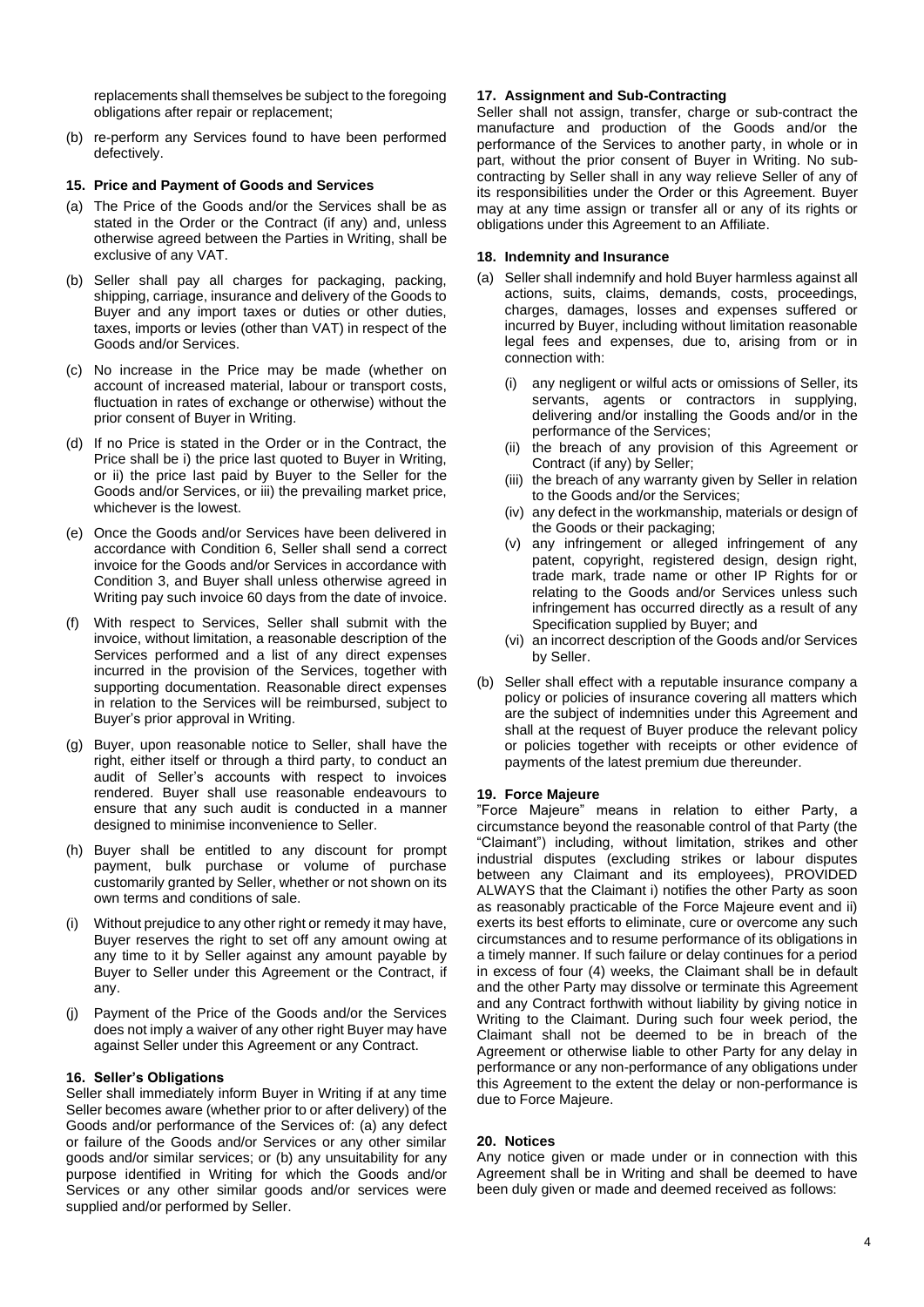- (a) if correctly sent by recorded delivery post to the Party concerned at its address specified on the Order or such other address as that Party may from time to time notify in Writing, such notice shall be deemed received three (3) working days after such posting;
- (b) if delivered personally, such notice shall be deemed received on the date of the personal delivery; and
- (c) if sent by facsimile or electronic transmission with confirmed receipt, with a follow-up notice of the same sent within two (2) working days either in accordance with (a) or (b) above, such notice shall be deemed received when despatched.

#### **21. Termination and Insolvency**

- (a) Buyer shall be entitled to dissolve or terminate this Agreement without liability to Seller forthwith upon notice in Writing to Seller:
	- (i) if Seller enters into a suspension of payment, becomes bankrupt, insolvent, compounds with its creditors, has distress or execution levied upon its property, (which has not been remedied within 15 days after receipt of a notice from Buyer in Writing) is wound up, goes into liquidation (except for the purposes of a *bona fide* reconstruction), has a receiver, administrative receiver, or administrator appointed of the whole or any part of its assets, or shall suffer the appointment of any similar person under Applicable Laws; or
	- (ii) if Seller ceases or threatens to cease to carry on business; or
	- (iii) if Seller is in material breach of its obligations under this Agreement and fails to remedy the breach (if capable of remedy) within 15 days after receipt of a notice from Buyer in Writing specifying the breach; or
	- (iv) there is a change of control of Seller.
- (b) Buyer may cancel any Order or part thereof by notice to Seller in Writing at any time prior to delivery. In the event that Buyer exercises its rights of cancellation, its sole liability to Seller shall be to pay for the cost to Seller (not exceeding the Price) of the work reasonably carried out by Seller or, in relation to the Goods at the date of cancellation, any liability reasonably incurred by Seller to a third party at the date of termination in relation to the manufacture and supply of the Goods. Written evidence of all such costs must be provided.
- (c) The exercise of any rights granted to Buyer hereunder shall not prejudice or affect any right of action or remedy which may have already accrued or may accrue thereafter to Buyer or the continuation of any provision expressly stated to survive, or implicitly surviving, termination.
- (d) On termination or dissolution of this Agreement or the Contract for any reason Seller shall immediately deliver to Buyer:
	- (i) all Equipment and documents relating thereto and all Material and all copies of information and data provided by Buyer to Seller for the purposes of this Agreement or the Contract. Seller shall certify to Buyer that it has not retained any copies of Material or other information or data, except for one copy which Seller may use for audit purposes only and subject to the confidentiality obligations in Condition 11; and
	- (ii) all Specifications, programs (including source codes) and other documentation comprised in any deliverables supplied under this Agreement or the

Contract and existing at the date of such termination, whether or not then complete. All IP Rights in such materials shall automatically pass to Buyer (to the extent that they have not already done so by virtue of Condition 11 (d)).

(e) If Seller fails to fulfil its obligations under Condition 21(d), then Buyer may enter Seller's premises and take possession of any such items which should have been returned. Until they have been returned or repossessed, Seller shall be solely responsible for their safe keeping.

#### **22. General**

- (a) No waiver by Buyer of any breach of this Agreement by Seller shall be considered as a waiver of any subsequent breach of the same or any other provision. Rights under this Agreement are cumulative and do not exclude rights provided by Applicable Laws.
- (b) If any provision of this Agreement is held by any competent authority to be invalid or unenforceable in whole or in part, the validity of the other provisions of this Agreement and the remainder of the provisions in question shall not be affected thereby.
- (c) Seller shall not disclose or exploit in any publicity in any form this Agreement or Seller's relationship with Buyer without the prior permission in Writing of Buyer.
- (d) Nothing in this Agreement is intended to, or shall operate to, create a partnership between the Parties, or to authorise either Party to act as agent for the other, and neither Party shall have authority to act in the name or on behalf of or otherwise to bind the other in any way.
- (e) All notices and communications between the Parties shall be in English unless otherwise agreed in Writing by the Parties.
- (f) Seller shall and shall procure that persons associated with it and any agents or sub-contractors shall comply with all Applicable Laws and codes relating to anti-bribery, anticorruption and data protection ("Relevant Requirements"). Seller shall not do, or omit to do, any act that will cause or lead Buyer to be in breach of any of the Relevant Requirements. Breach of this clause shall be deemed a material breach under Condition 21 (a) (iii).
- (g) Supplier shall comply with all applicable anti-slavery and human trafficking laws, statutes, regulations and codes from time to time in force. Supplier shall maintain its own policies and procedures to ensure its compliance with such anti-slavery and human trafficking laws.
- (h) The Parties will comply with the provisions of applicable data protection laws and regulation including, where applicable, the General Data Protection Regulation (Regulation EU2016/679).

### **23. Governing Law and Jurisdiction**

- (a) This Agreement shall be governed by and construed in accordance with English Law to the exclusion of the United Nations Convention on the International Sale of Goods (1980).
- (b) THE PARTIES AGREE TO SUBMIT TO THE EXCLUSIVE JURISDICTION OF THE COURTS OF ENGLAND TO SETTLE ANY DISPUTES WHICH MAY ARISE OUT OF, OR IN CONNECTION WITH THIS AGREEMENT AND THAT ANY PROCEEDING, SUIT OR ACTION ARISING OUT OF OR IN CONNECTION WITH